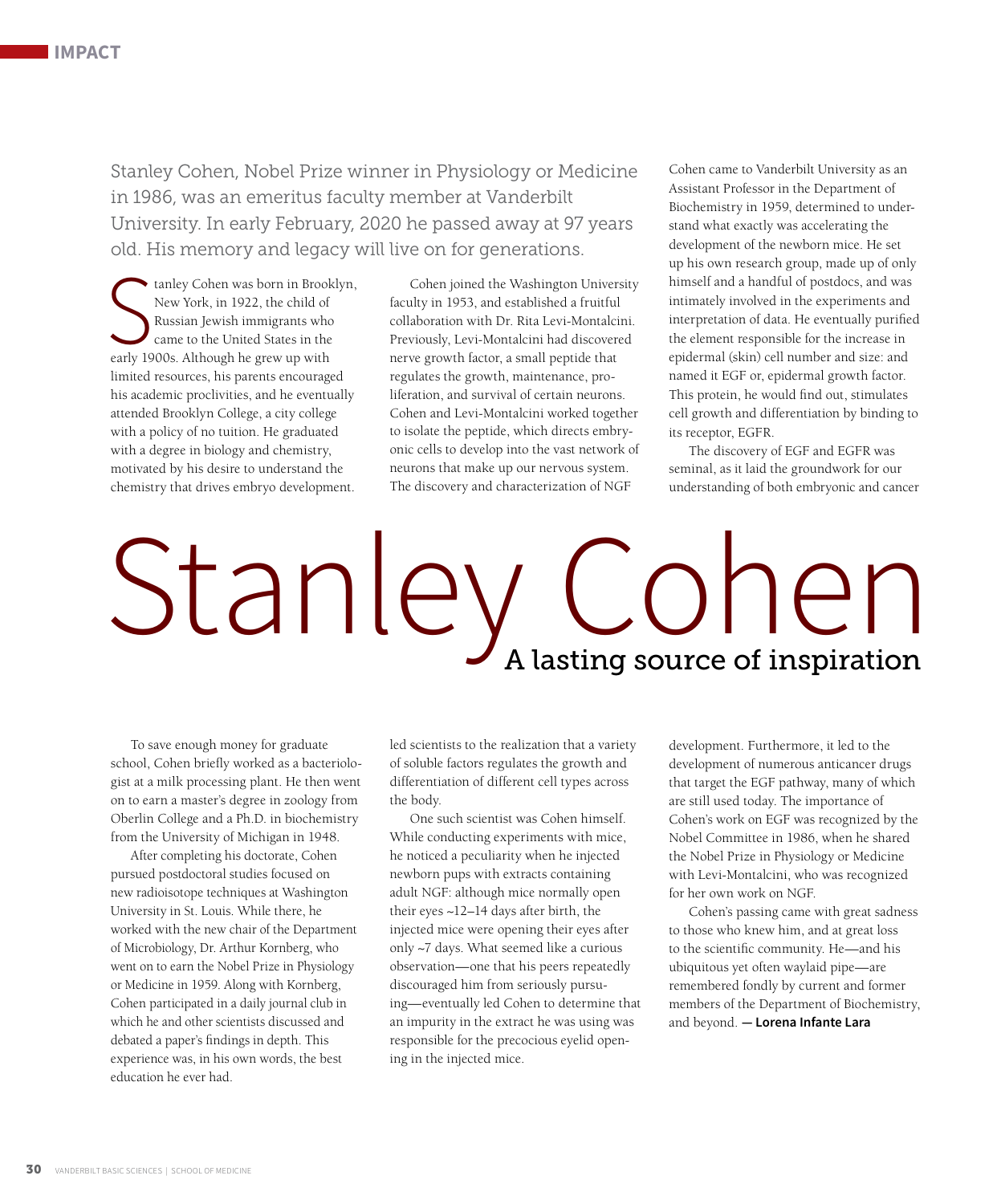

"Stanley Cohen was an extraordinary scientist and a great colleague who was loved by everyone at Vanderbilt. His studies of growth factor signaling illustrate the powerful impact of basic research. Stan's work not only provided key insights into how cells divide but led to the development of many drugs that are used to treat cancer. It was a privilege to have him as a colleague and we celebrate his accomplishments and his humanity."

 **– Larry Marnett, dean of Basic Sciences**